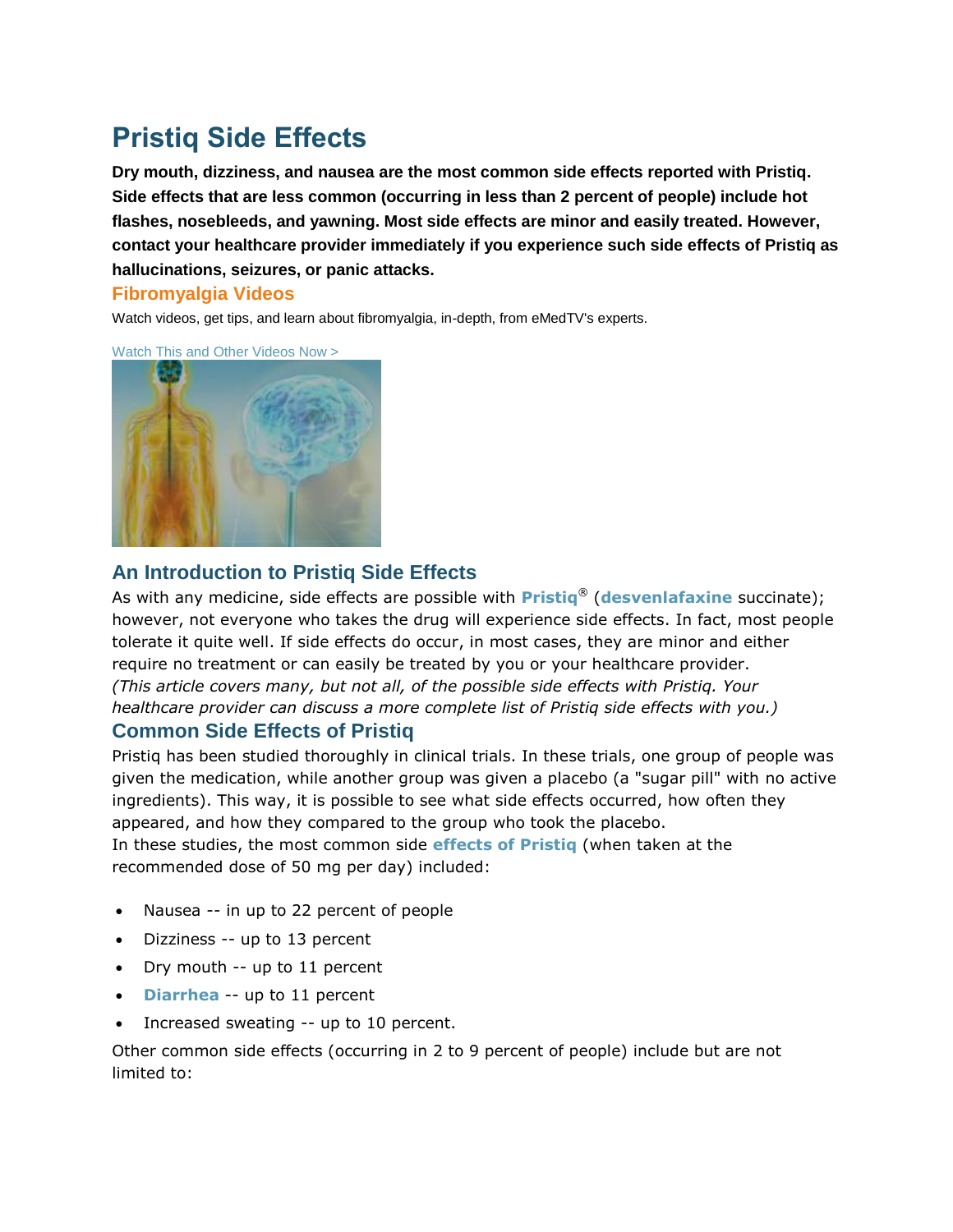- **[Constipation](http://constipation.emedtv.com/constipation/constipation.html)**
- Fatigue
- Decreased appetite
- Weight loss
- **[Insomnia](http://insomnia.emedtv.com/insomnia/insomnia.html)**
- **•** Irritability
- Abnormal dreams
- Blurred vision
- Ringing in the ears (tinnitus)
- A spinning sensation (vertigo)
- Decreased sex drive (libido) in men
- **[Impotence](http://men.emedtv.com/impotence/impotence.html)** (also known as **[erectile dysfunction](http://erectile-dysfunction.emedtv.com/erectile-dysfunction/erectile-dysfunction.html)** or **[ED](http://erectile-dysfunction.emedtv.com/ed/ed.html)**).
- $\bullet$

## **Pristiq Side Effects to Report**

Some side effects with **[Pristiq](http://depression.emedtv.com/pristiq/pristiq.html)**, while occurring infrequently, are potentially serious and should be reported immediately to your healthcare provider. These include but are not limited to:

- Suicidal thoughts or behavior *(see [Depression and Suicide](http://depression.emedtv.com/depression/depression-and-suicide.html))*
- **[Anxiety](http://anxiety.emedtv.com/anxiety/anxiety.html)**, agitation, or **[panic attacks](http://anxiety.emedtv.com/panic-attacks/panic-attacks.html)**
- Hostility or aggressiveness
- Engaging in unusual or dangerous activities
- Restlessness or inability to sit still
- Extreme elation or feeling of happiness that may switch back and forth with a depressed or sad mood
- Other unusual changes in behavior
- Signs of serotonin syndrome (a rare but dangerous problem associated with certain medications), such as:
	- o Confusion or other mental changes
	- o A rapid heart rate
	- o Nausea, vomiting, or **[diarrhea](http://diarrhea.emedtv.com/diarrhea/diarrhea.html)**
	- o Hallucinations
	- o **[Blood pressure](http://blood-pressure.emedtv.com/blood-pressure/blood-pressure.html)** changes
	- o An irregular heart rhythm
	- o Overactive reflexes
	- o Fever, sweating, or shivering